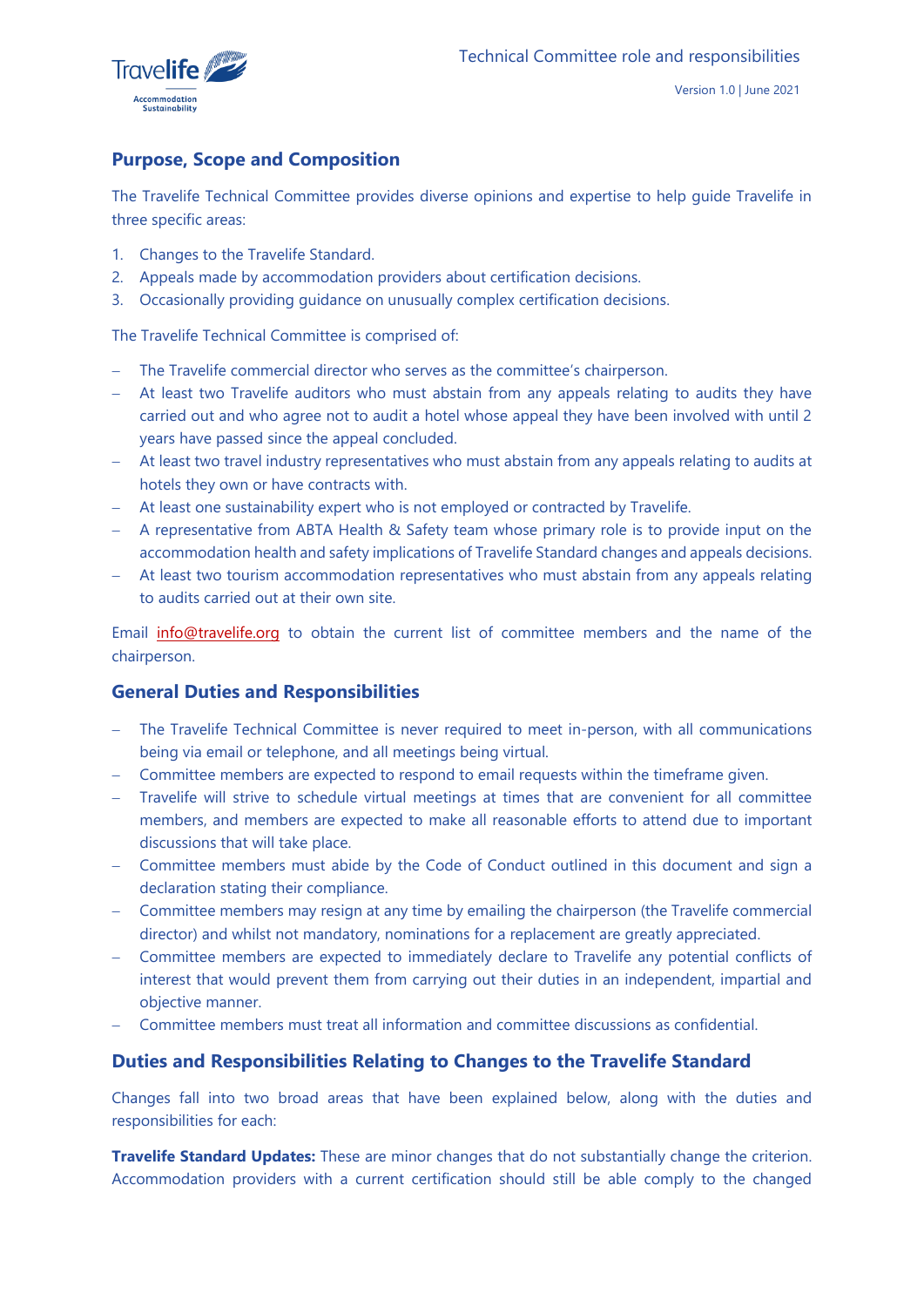criterion without making significant operational changes. For example, simplifying text, factoring in new technology that makes compliance easier or new auditor indicators that improve consistency across audits. Travelife have a formal process in place for standard updates that can be requested by emailing [info@travelife.org.](mailto:info@travelife.org)

#### **Committee duties and responsibilities**

- 1. Travelife will seek the committee's opinion on whether a proposed change falls within the process for a Travelife Standard Update or whether a full Travelife Standard Review is required.
- 2. Committee members will be provided with a summary of the change including the purpose and potential impact on accommodation providers, auditors and certification decisions.
- 3. Committee members must provide requested feedback within a given deadline that will be no less than 30 days.
- 4. This process will not require any in-person meetings.

**Travelife Standard Reviews:** These take place at least every 5 years or when there is another reason to substantially change criteria in such a way that accommodation providers may need to make operational changes in order to comply. They will likely involve updating auditor training. Travelife have a formal process in place for standard reviews that can be requested by emailing *info@travelife.org*.

#### **Committee duties and responsibilities**

- 1. Travelife will advise the committee that a Travelife Standard Review is going to take place along with the expected timeframe. The process that typically takes 6 months and does not involve attending in-person meetings.
- 2. Following an initial stakeholder consultation process, the committee will be sent a first draft of the new standard along with a summary of changes and stakeholder feedback. The committee will be given 30 days to provide any recommendations.
- 3. A final draft of the new standard will be sent to the committee who will be given 14 days to review the final draft and submit any recommendations. Should these recommendations result in Travelife making further changes, then this process will be repeated until Travelife have the standard ready to submit to GSTC (Global Sustainable Tourism Council) for approval/recognition.

## **Duties and Responsibilities Relating to Certification Decision Appeals**

An appeal is a formal, written request by an accommodation provider that requests reconsideration of a certification decision. Due to the way Travelife's certification process works, formal appeals are extremely rare. For example, at the time of writing in June 2021, no appeal had been received since the formal appeal process was first published in 2018. The Travelife appeals procedure can be found [Appendix A.](#page-4-0)

#### **Committee responsibilities and the appeals process**

- 1. The entire appeals process will take 30 to 90 days, with committee members being expected to respond to at least three emails and attend up to two online meetings or conference calls. There are no in-person meetings.
- 2. Travelife will notify the committee that a formal appeal has been received and the name of the hotel that is lodging the appeal. An appeals meeting date will be set with a minimum of 28 days notice. This meeting will be online or via conference call (the committee is never required to meet inperson).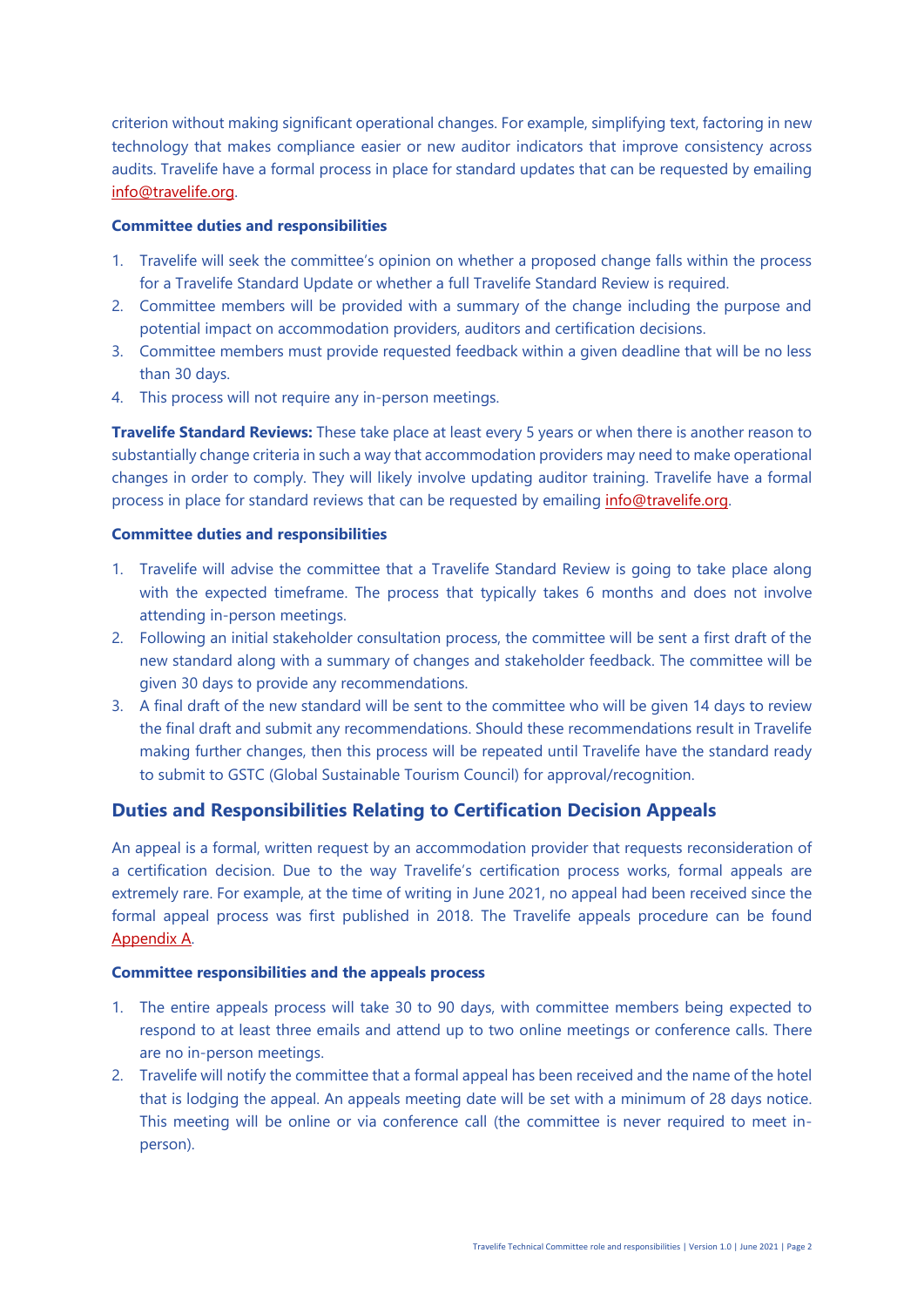- 3. From the date that Travelife notified the committee that an appeal has been lodged, committee members have 14 days to notify Travelife if they suspect they have a conflict of interest that could harm their ability to make an independent, impartial and objective appeal decision. Travelife may seek further details before deciding if the committee member should abstain from any further involvement.
- 4. Once the final composition of the committee has been established, and no less than 7 days prior to the appeal review meeting, Travelife will send the committee full details of the appeal including any supporting documentation. Travelife will also notify the accommodation provider making the appeal of the date and time of the meeting, along with the names of the committee members who will attend the meeting. The accommodation provider may object to the final list of committee members with the Travelife commercial director having the final decision on which committee members can attend.
- 5. Making the appeal decision during the meeting:
	- a. The Travelife commercial director will present the evidence and opinions of Travelife and the accommodation provider.
	- b. Committee members will be invited to give their opinions on a final appeal decision.
	- c. Committee members will be invited to ask any questions and to request further evidence from either Travelife or the accommodation provider to help inform their opinions. If these questions and requests can be satisfied during the meeting, then a final decision will be made by the commercial director based on a majority vote by committee members on whether to grant or deny the appeal.
	- d. If questions and requests for evidence cannot be satisfied during the meeting, then a second and final meeting will be set no more than 21 days later when they will be presented. At this time further opinions will be sought from committee members and a final decision made by the commercial director following a majority vote by committee members on whether to grant or deny the appeal.
- 6. The accommodation provider will be notified of the decision and that there will be no further opportunities to appeal the decision.

## **Travelife Technical Committee Code of Conduct**

**Anti-bribery and corruption:** Travelife takes its obligations seriously under the UK Bribery Act 2010. Travelife's anti-bribery and corruption policy can be found [Appendix B.](#page-6-0)

**Confidentiality:** All committee members shall treat as strictly confidential any matter of which they become aware of, or any information received or obtained by them in their position as a Travelife Technical Committee member. Committee members may only disclose information which would otherwise be confidential if and to the extent that it is required by law; or if the information has come into the public domain through no fault of theirs; or if Travelife has given prior written approval of the disclosure.

**Data management:** During the course of their duties, committee members may receive personal data such as names, email addresses and phone numbers relating to accommodation staff, auditors or other stakeholders. The EU General Data Protection Regulation (GDPR) and UK Data Protection Act 2018 apply to all personal data you receive, and it is important to understand your obligations in relation thereto. As a general rule, any personal data received in the course of your work as a committee member must be stored securely and permanently deleted when it is no longer required.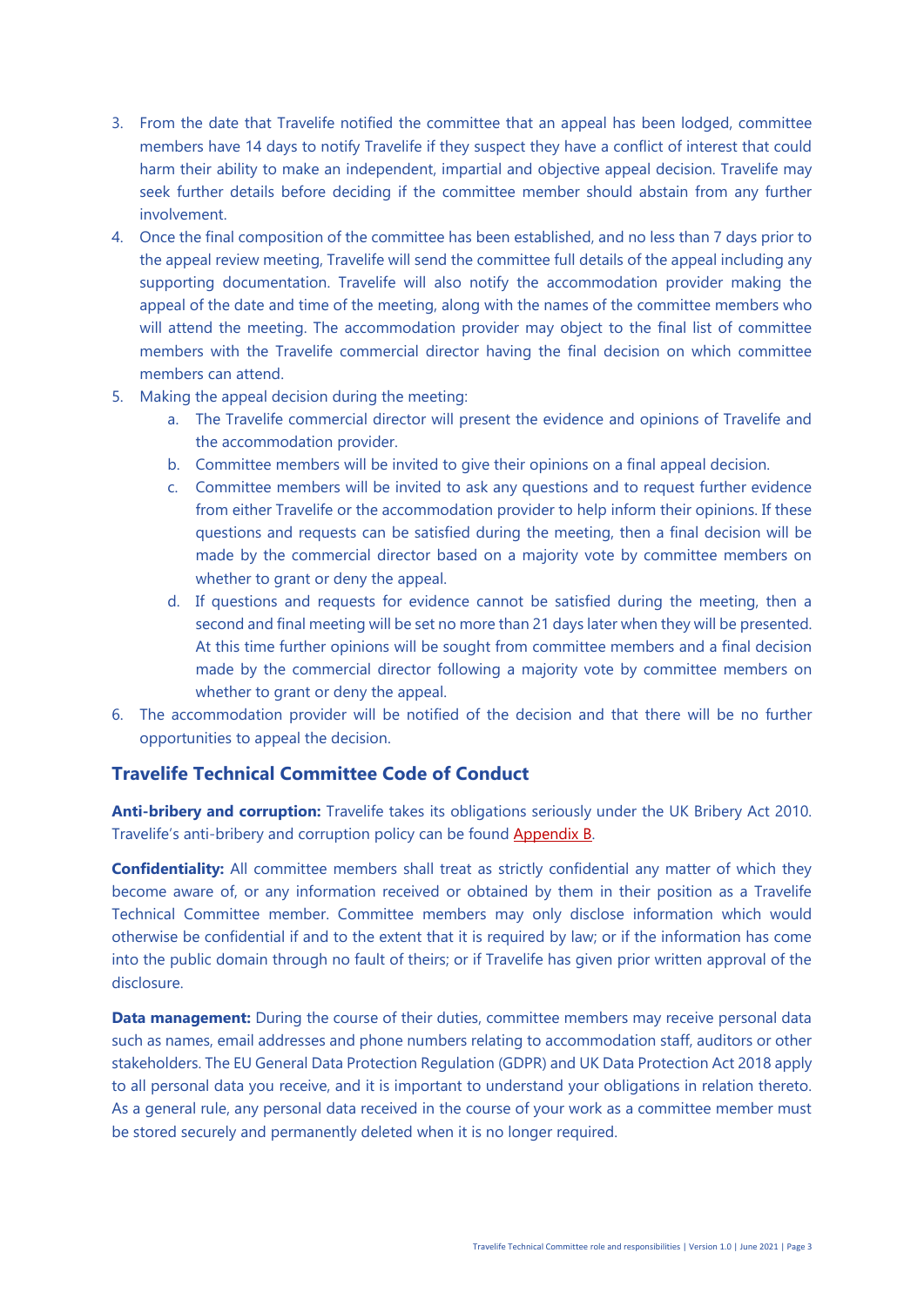**Independence, impartiality and objectivity:** Committee members must exercise independent judgement and must exercise their powers independently, without subordinating their powers to the will of others, whether by delegation or otherwise.

Committee members must act objectively and impartially in their duties, and must not allow any commercial, financial or other pressures to compromise their impartiality. In addition, when committee members are assessing appeals, it is expected that committee members will:

- − Immediately advise Travelife and recuse themselves from an appeal review if there is any potential conflict of interest between the committee member and the entity making the appeal.
- − Draw conclusions and opinions that are based exclusively on evidence provided and in accordance with the Travelife Standard.
- − Make use of information brought forward by the audited entity and other parties. This information is to be considered in the opinions expressed by committee members in an impartial way.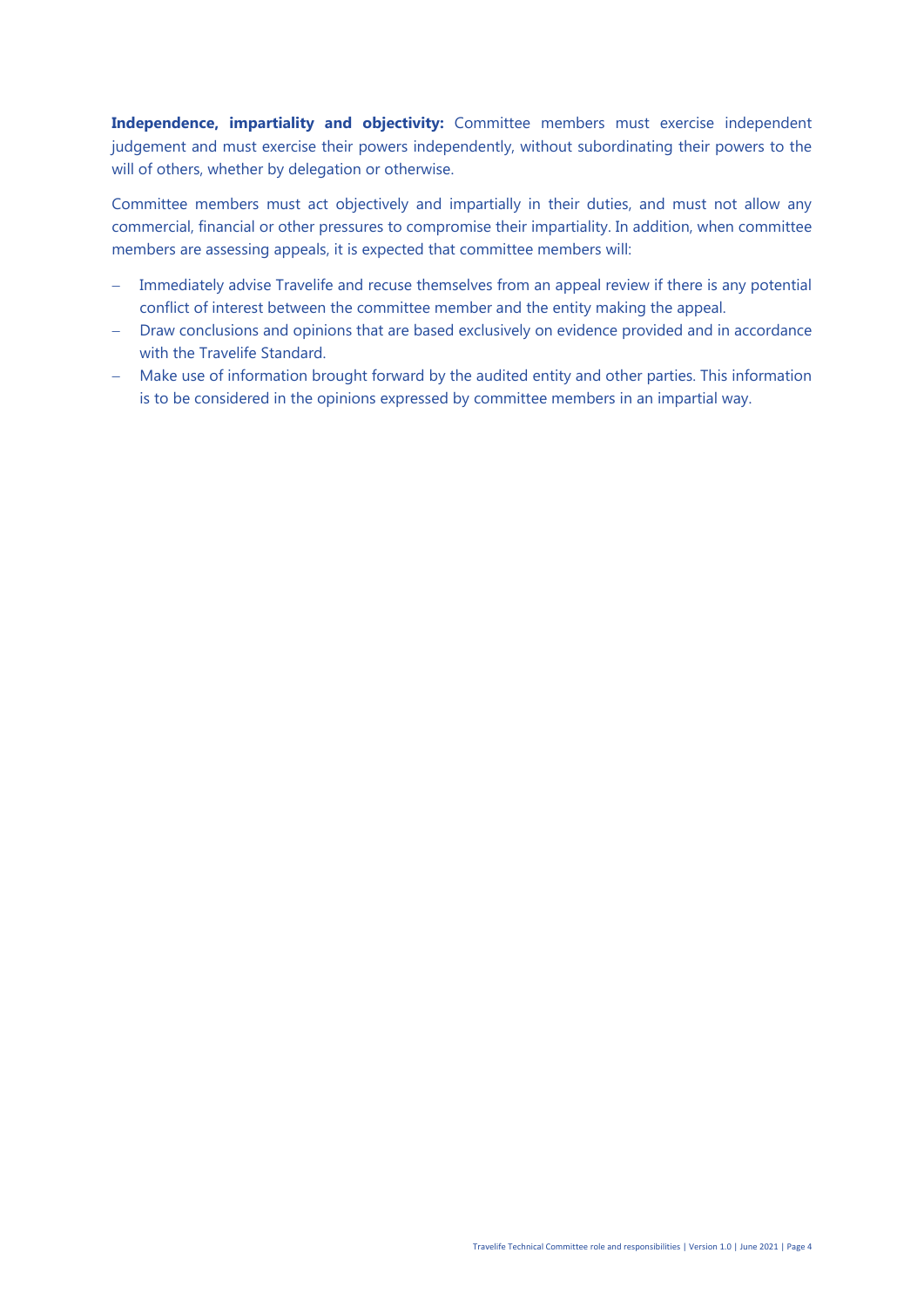## <span id="page-4-0"></span>**Appendix A: Travelife Appeals Policy**

Travelife are committed to operating our certification programme to the highest levels of skill, professionalism and impartiality, and in line with all external laws, regulations and policies that we follow. All subscribed accommodation providers have the right to appeal certification decisions made by Travelife. We are committed to fully investigating these appeals and responding to these in a timely manner.

### **The Travelife Appeals Procedure**

**Submitting an appeal:** Appeals can only be made and accepted after an audit has been completed, following communication of the audit result and during the initial period granted for the submission of improvements, which is within 30 days of this communication. Travelife reserves the right to refuse any appeal that is not submitted within this timescale. All formal appeals submitted under our appeals procedure should be emailed to [info@travelife.org](mailto:info@travelife.org) with the text 'formal appeal' included in the subject field.

**Communications during the appeal:** All communications with the appealing accommodation provider will be in writing and delivered to them at the email address associated with the commercial director. If another party is appealing on behalf of a Travelife accommodation provider, communications may be sent to a different email address provided it has been confirmed in writing by the Travelife accommodation provider.

**Timeframe:** Travelife will investigate the appeal in a timely manner. All appeals will be acknowledged in the first instance on receipt of the appeal. Travelife will communicate the expected date to get back to the accommodation provider and depending on the nature of the appeal and the level of investigation needed by Travelife, up to a maximum of 3 months.

**The Appeals Panel:** The Travelife Technical Review Committee will serve as the Appeals Panel and the Travelife commercial director will serve as chairperson. You can request information about the Travelife Technical Review Committee including the current committee members by emailing [info@travelife.org.](mailto:info@travelife.org) All members of the Appeals Panel shall be independent of the audit, improvement and certification process.

**Appeals Panel evaluation:** A meeting of the Appeals Panel will be held online or via teleconference as soon as it can be arranged and at the convenience of all parties. The appealing accommodation provider will be given a minimum of 7 working days' notice of the time and date of the appeal and will be advised of the names of the chairperson and members of the Appeals Panel. The appealing accommodation provider may object to one or more of the Appeals Panel members but must give reasons in writing to the chairperson who reserves the right to refuse to make changes to the Appeals Panel. The appealing accommodation provider shall provide full details of any such objection and all supporting evidence in writing (documents, testimonies, photographs) to the Appeals Panel at least 4 full working days prior to the meeting of the Appeals Panel.

**Conduct of the Appeal Panel evaluation:** The chairperson of the Appeals Panel ensures that the Appeals Panel reviews, in confidence:

- 1. Evidence and opinions provided by both the appealing accommodation provider and the Travelife Certifications, Compliance and Quality control team.
- 2. These evidence and opinions will be considered by the Appeals Panel who will be asked to give their opinions on a decision and/or ask further questions or for further evidence. If there are no such questions or requests, then the chairperson will make a decision on whether to accept or deny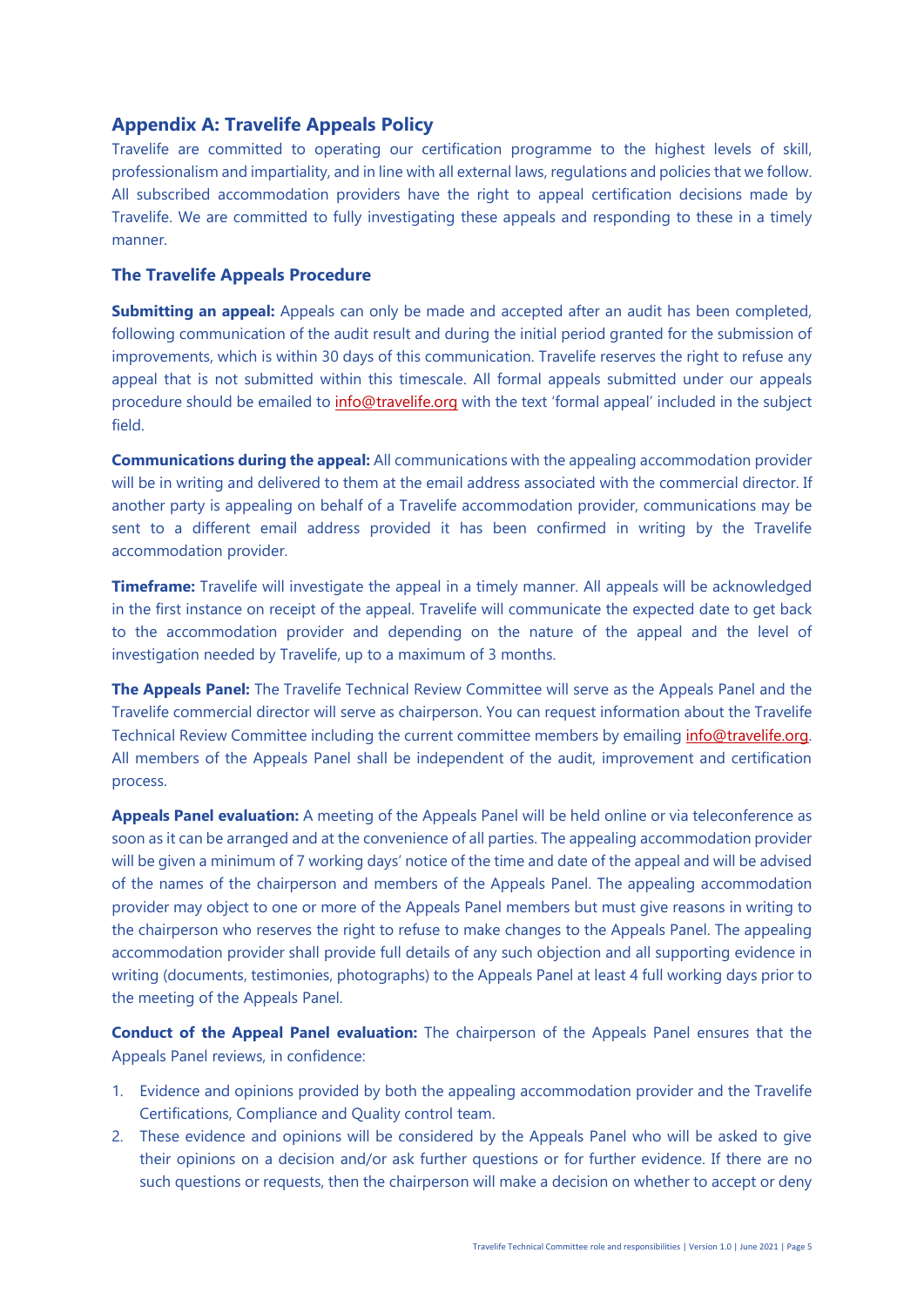the appeal based on a majority vote by the Appeals Panel and the accommodation provider will be notified in writing of this final decision no later than 7 days after the Appeals Panel meeting. This decision is final and conclusive.

3. If the Appeals Panel does have further questions and evidence requests, these will be submitted in writing to the appropriate party and timescales for response will be provided. A final meeting will be scheduled no later than 28 days after this request during which time the opinions of the Appeals Panel will be discussed and the chairperson will make a decision on whether to accept or deny the appeal based on a majority vote by the Appeals Panel and the accommodation provider will be notified in writing of this final decision no later than 7 days after the Appeals Panel meeting. This decision is final and conclusive.

**Notification of the decision of the Appeals Panel:** The chairperson of the Appeals Panel notifies Travelife and the appealing member by email of the decision reached by the Appeals Panel within 7 working days from the date of the Appeals Panel decision.

**Redress:** In the event of the Appeals Panel reaching a decision to revise the original decision made by Travelife, redress is limited to the declaration by Travelife of the revised decision in the same manner as the original decision was declared. There shall be no liability for loss or damage upon the original decision.

**Corrective action:** Travelife will consider the findings of the Appeals Panel and take any appropriate corrective and preventive action as required to ensure consistency and integrity of the standard.

**Records:** Records of any appeal will be retained by Travelife for a minimum of 3 years. The details are captured on the Appeals Record and Action Tracker that contains a summary of each appeal received, how it is reviewed by the Appeals Panel and actions taken to resolve them.

**Confidentiality:** All complaints received will be dealt with confidentially and in accordance with the requirements of the UK Data and privacy laws, and the Travelife General Privacy Policy can be requested by emailing [info@travelife.org.](mailto:info@travelife.org)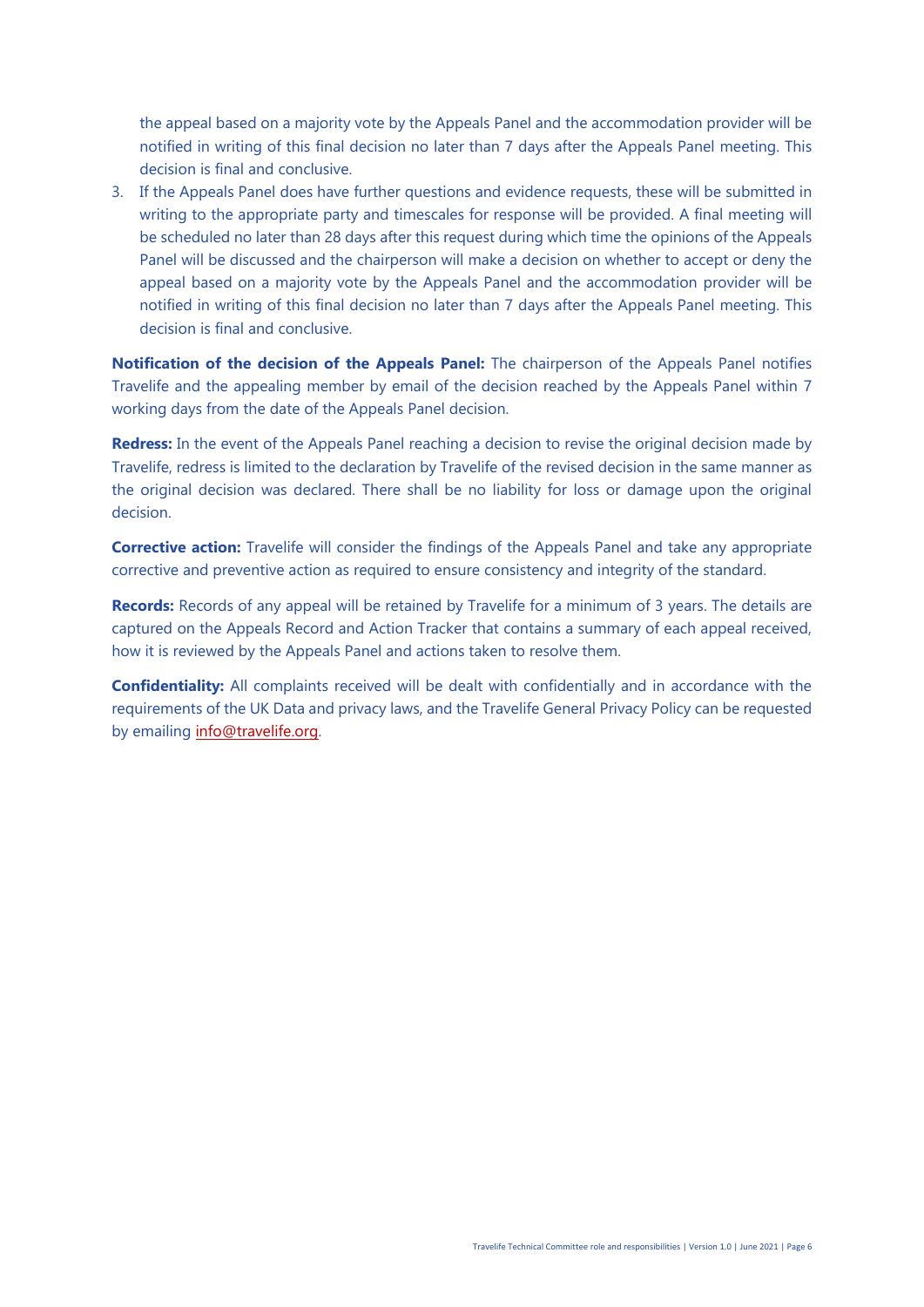## <span id="page-6-0"></span>**Appendix B: Travelife Anti-bribery and Corruption Policy**

It is Travelife's policy to conduct all of our business in an honest and ethical manner. We take a zerotolerance approach to bribery and corruption and are committed to acting professionally, fairly and with integrity in all our business dealings and relationships wherever we operate and implementing and enforcing effective systems to counter bribery.

We will uphold all laws relevant to countering bribery and corruption in all the jurisdictions in which we operate. However, we remain bound by the laws of the UK, including the Bribery Act 2010, in respect of our conduct both at home and abroad.

The purpose of this policy is:

- − To set out the responsibilities of Travelife and of those working for and with us, in observing and upholding our position on bribery and corruption; and
- − To provide information and guidance to those working for and with us on how to recognise and deal with bribery and corruption issues.

#### Risks

Bribery and corruption are punishable for individuals by up to 10 years' imprisonment and if we are found to have taken part in corruption, we could face an unlimited fine and damage to our reputation. We therefore take our legal responsibilities very seriously.

We have identified that the following may be particular risks for our business:

- The refusal or termination of Travelife subscription may jeopardise a company's ability to trade and may therefore act as an incentive for bribes to be offered.
- − Corporate hospitality and gifts: There is a risk that corporate hospitality, such as customer or supplier entertainment, and the giving or receiving of gifts might be seen as bribery, especially in dealings with foreign public officials.
- − Facilitation payments: These are payments demanded by officials (or others) simply to secure or expedite the performance of their normal duties (for example, granting a licence, allowing goods to cross a border and so on). These are commonplace in some jurisdictions, but the making of such payments, regardless of how small, will be an offence under the Act.
- − We have frequent interactions with public officials, sometimes in high-risk jurisdictions.
- − We make awards in various jurisdictions, some of which may be considered high risk and in countries where corruption is perceived to be high.

### Who does this policy apply to?

This policy applies to all individuals working at all levels for Travelife, including senior managers, officers, directors, employees (whether permanent, fixed-term or temporary), committee members, auditors, consultants, contractors, trainees, seconded staff, homeworkers, casual workers and agency staff, volunteers, interns, agents, sponsors or any other person associated with us, wherever located (collectively referred to as workers in this policy).

What is bribery? A bribe is an inducement or reward offered, promised or provided in order to gain any commercial, contractual, regulatory or personal advantage. For the purpose of the UK Bribery Act 2010, offences can fall under four categories; offering a bribe, receiving a bribe, bribing a foreign official and failure to prevent bribery by a corporate organisation. Each of these categories are described in more detail below.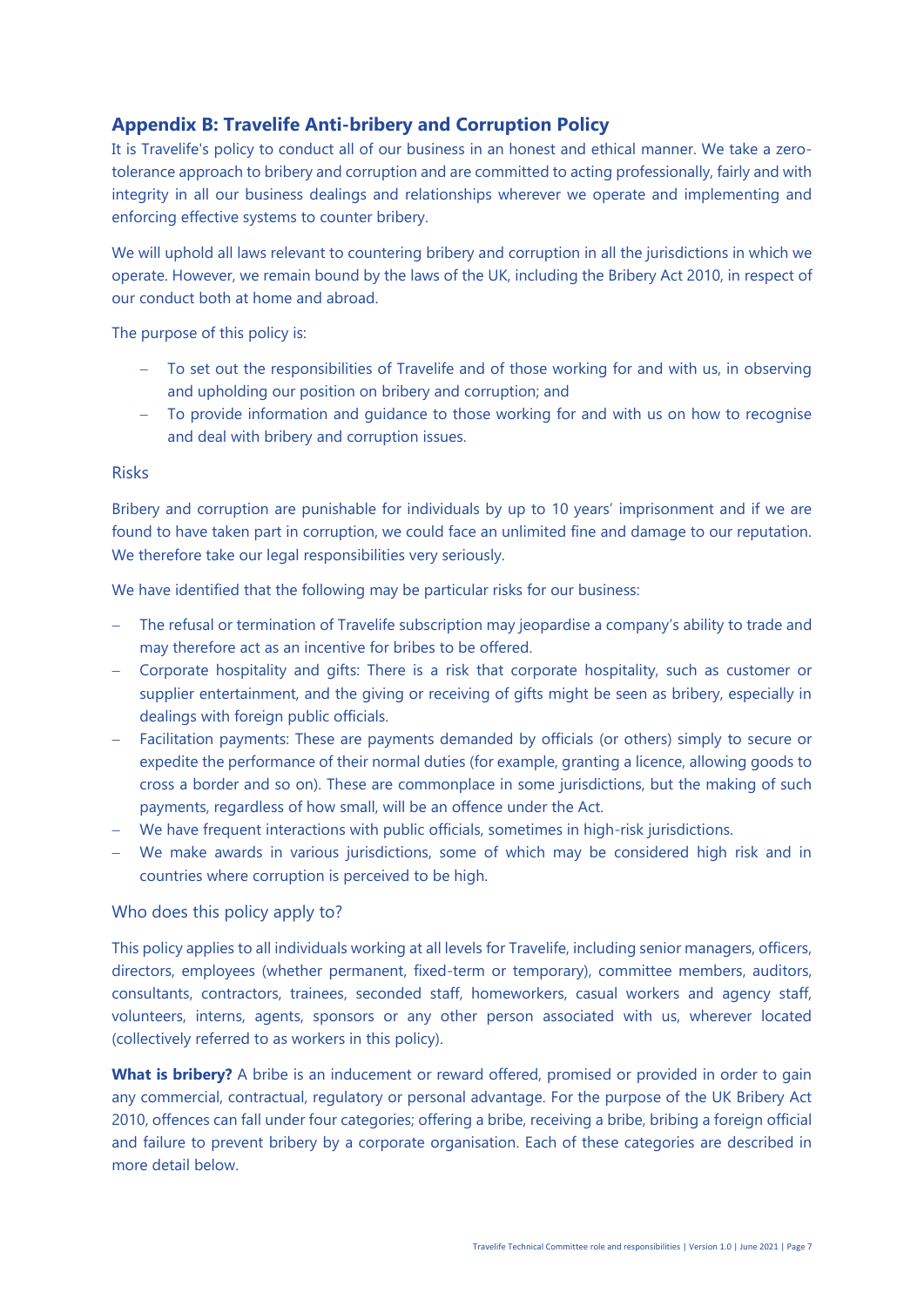**Offering a bribe:** The offering, promising or giving of a reward to induce a person to perform a relevant function or activity improperly.

Example: You offer a potential supplier tickets to the Travel Convention, but only if they get their company to agree to do business with us on favourable terms. This would be an offence as you are making the offer to gain a commercial and contractual advantage. We may also be found to have committed an offence because the offer has been made to obtain business for us. It may also be an offence for the potential supplier to accept your offer.

**Receiving a bribe:** The accepting of, agreeing to accept or requesting of a reward in return for performing a relevant function or activity improperly.

Example: A supplier promises to give you free accommodation on your next family holiday but makes it clear that in return they expect you to give them a favourable audit score. It is an offence for a supplier to make such an offer. It would be an offence for you to accept the offer as you would be doing so to gain a personal advantage.

**Bribing a foreign official:** This is a specific offence involving trying to influence a foreign public official, with the intention of obtaining or retaining business, in a situation where the public official was not permitted or required by law to be influenced.

Example: You arrange for Travelife to make a secret payment to a foreign official to speed up an administrative process such as clearing our goods through customs for the Travel Convention. The offence of bribing a foreign public official has been committed as soon as the offer is made. This is because it is made to gain a business advantage for us and may constitute and offence by Travelife.

**Failure to prevent bribery by a corporate organisation:** This – the 'Corporate Offence' – occurs when an organisation fails to stop people who are operating on its behalf from being involved in bribery. This offence of failing to prevent the act of bribery could occur as a result of the activities of a range of people working on behalf of the organisation – an employee, consultant, auditor or agent, for example – if those individuals were involved in accepting or receiving a bribe which resulted in the organisations gaining or retaining business.

#### Gifts and hospitality

This policy does not prohibit normal and appropriate hospitality (given and received) to or from third parties provided the following requirements are all met:

- − It is not made with the intention of influencing a third party to obtain or retain business or a business advantage, or to reward the provision or retention of business or a business advantage, or in explicit or implicit exchange for favours or benefits.
- − It complies with local law; it is given in our name, not in your name.
- − It does not include cash or a cash equivalent (such as gift certificates or vouchers).
- − It is appropriate in the circumstances. For example, in the UK it is customary for small gifts to be given at Christmas time.
- − Taking into account the reason for the gift, it is of an appropriate type and value and given at an appropriate time.
- − It is given openly, not secretly.
- − Gifts should not be offered to, or accepted from, government officials or representatives, or politicians or political parties, without the prior approval of a Travelife senior manager.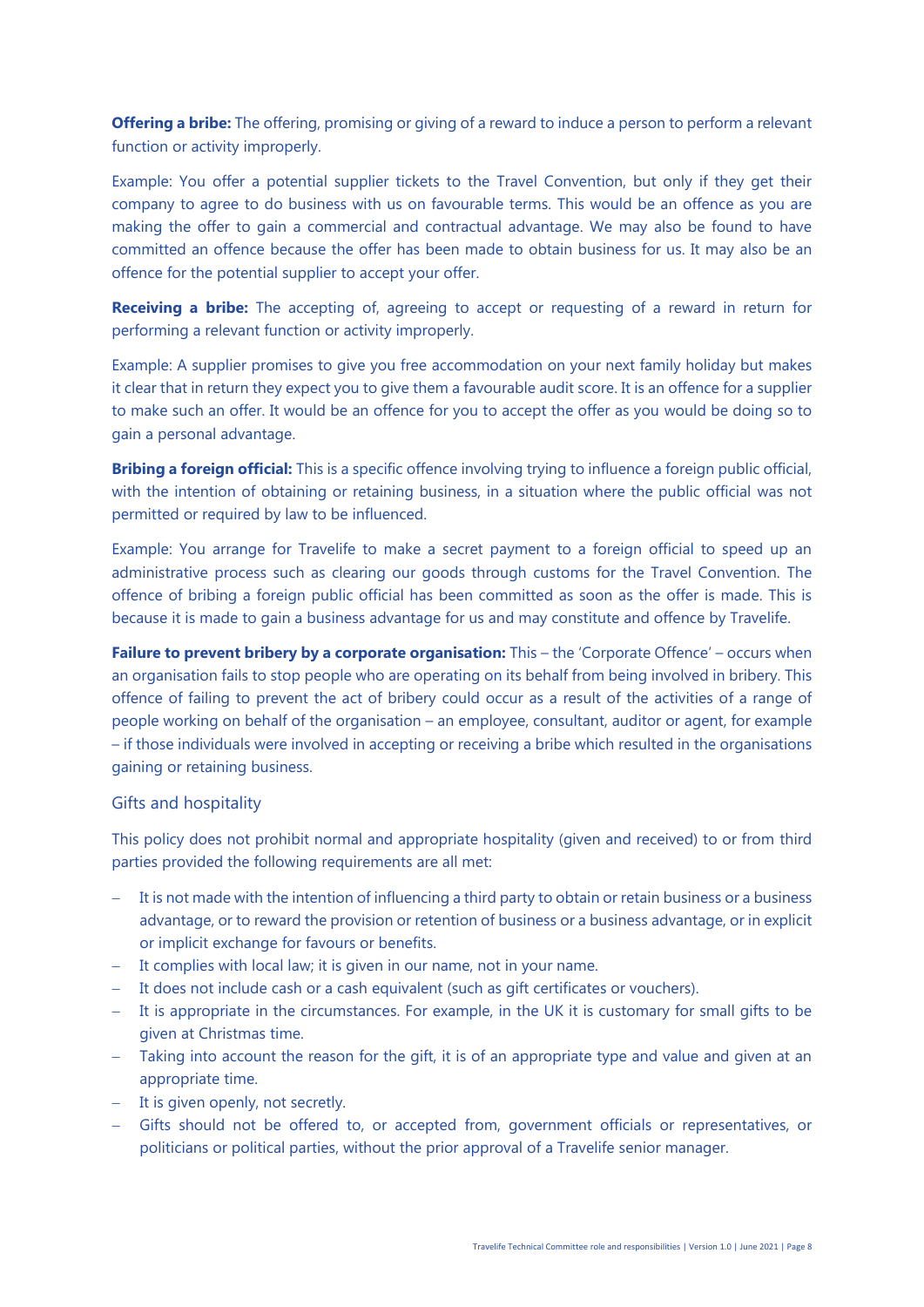We appreciate that the market practice of giving business gifts varies between countries and regions, and what may be normal and acceptable in one region may not be in another. The test to be applied is whether in all the circumstances the gift or hospitality is reasonable and justifiable. The intention behind the gift should always be considered.

### What is not acceptable?

It is not acceptable for you (or someone on your behalf) to:

- − Give, promise to give, or offer, a payment, gift or hospitality with the expectation or hope that a business advantage will be received, or to reward a business advantage already given.
- − Give, promise to give, or offer, a payment, gift or hospitality to a government official, agent or representative to 'facilitate' or expedite a routine procedure.
- − Accept payment from a third party that you know, or suspect is offered with the expectation that it will obtain a business advantage for them.
- − Accept a gift or hospitality from a third party if you know or suspect that it is offered or provided with an expectation that a business advantage will be provided by us in return.
- − Threaten or retaliate against another worker who has refused to commit a bribery offence or who has raised concerns under this policy.
- − Engage in any activity that might lead to a breach of this policy.

## Facilitation payments and kickbacks

We do not make facilitation payments or 'kickbacks' of any kind. Facilitation payments are typically small, unofficial payments made to secure or expedite a routine government action by a government official. They are not commonly paid in the UK but are common in some other jurisdictions.

If you are asked to make a payment on our behalf, you should always be mindful of what the payment is for and whether the amount requested is proportionate to the goods or services provided. You should always ask for a receipt that details the reason for the payment. If you have any suspicions, concerns or queries regarding a payment, you should raise these with a Travelife senior manager.

Kickbacks are typically payments made in return for a business favour or advantage. All workers must avoid any activity that might lead to, or suggest, that a facilitation payment or kickback will be made or accepted by us.

### **Donations**

We do not make contributions to political parties, unless obligatory when attending party conferences or events. We only make charitable donations that are legal and ethical under local laws and practices. No donation must be offered or made without the prior approval of a Travelife senior manager.

### Your responsibilities

- 1. You must ensure that you read, understand and comply with this policy.
- 2. The prevention, detection and reporting of bribery and other forms of corruption are the responsibility of all those working for us or under our control. All workers are required to avoid any activity that might lead to, or suggest, a breach of this policy.
- 3. You must notify a Travelife senior manager as soon as possible if you believe or suspect that a conflict with this policy has occurred or may occur in the future. For example, if a company, supplier or potential supplier offers you something to gain a business advantage with us or indicates to you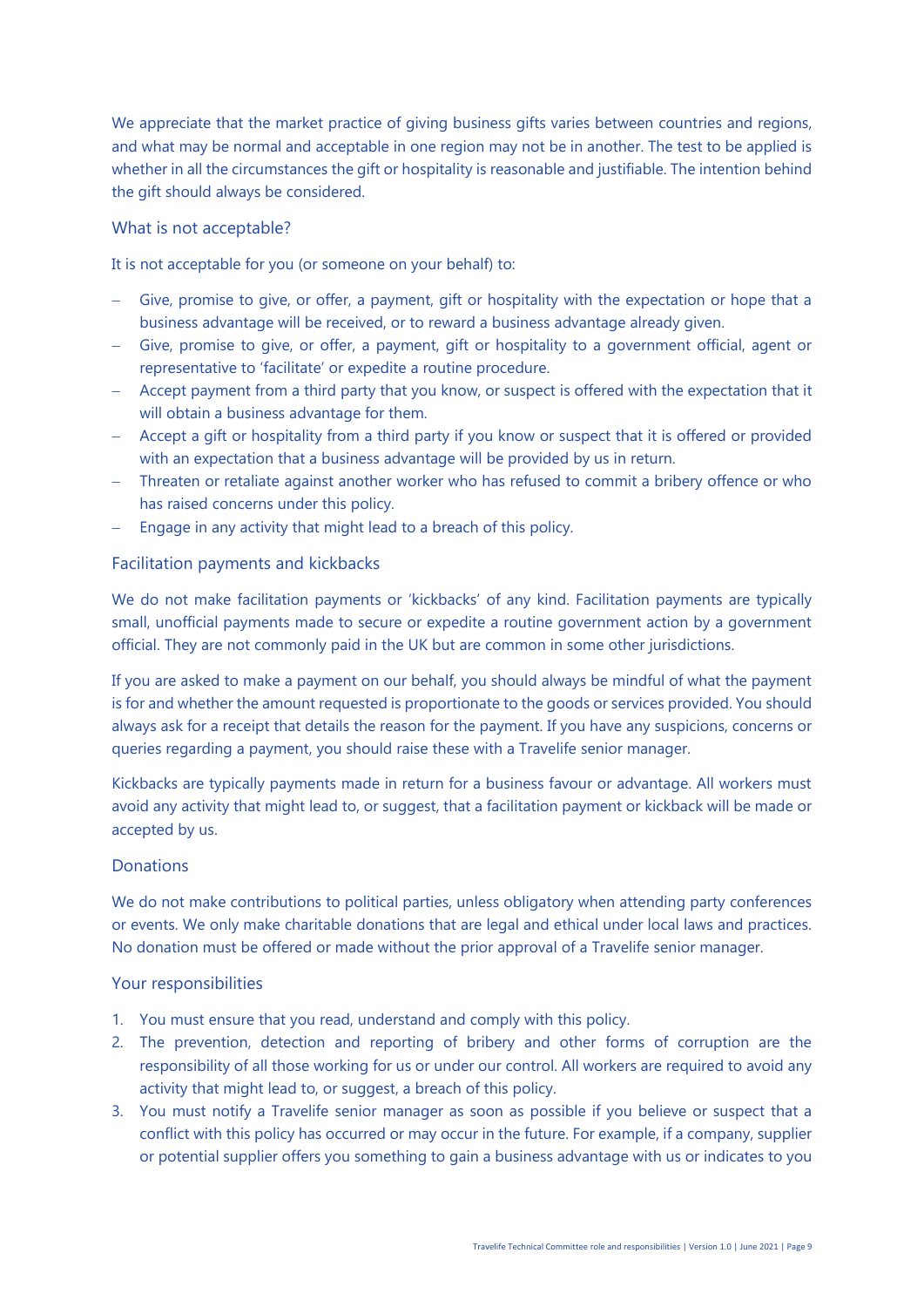that a gift or payment is required to secure their business. Further 'red flags' that may indicate bribery or corruption are set out at the end of this policy.

#### Record-keeping responsibilities

- 1. We must keep financial records and have appropriate internal controls in place that will evidence the business reason for making payments to third parties.
- 2. You must declare and keep a written record of all hospitality or gifts accepted or offered, which will be subject to managerial review.
- 3. You must ensure all expenses claims relating to hospitality, gifts or expenses incurred to third parties are submitted in accordance with our expenses policy and specifically record the reason for the expenditure.
- 4. All accounts, invoices, memoranda and other documents and records relating to dealings with third parties, such as clients, suppliers and business contacts, should be prepared and maintained with strict accuracy and completeness. No accounts must be kept 'off-book' to facilitate or conceal improper payments.

#### How to raise a concern

You are encouraged to raise concerns about any issue or suspicion of malpractice at the earliest possible stage. If you are unsure whether a particular act constitutes bribery or corruption, of if you have any other queries, these should be raised with a Travelife senior manager.

#### What to do if you are a victim of bribery or corruption

It is important that you tell a Travelife senior manager as soon as possible if you are offered a bribe by a third party, are asked to make one, suspect that this may happen in the future, or believe that you are a victim of another form of unlawful activity.

#### Protection

Workers who refuse to accept or offer a bribe, or those who raise concerns or report another's wrongdoing, are sometimes worried about possible repercussions. We aim to encourage openness and will support anyone who raises genuine concerns in good faith under this policy, even if they turn out to be mistaken.

We are committed to ensuring no one suffers any detrimental treatment as a result of refusing to take part in bribery or corruption, or because of reporting in good faith their suspicion that an actual or potential bribery or other corruption offence has taken place, or may take place in the future.

Detrimental treatment includes dismissal, disciplinary action, threats or other unfavourable treatment connected with raising a concern. If you believe that you have suffered any such treatment, you should inform the Travelife senior management immediately. You can also choose to report this to the ABTA HR or legal teams.

## Training and communication

Our zero-tolerance approach to bribery and corruption must be communicated to all suppliers, contractors and business partners at the outset of our business relationship with them and as appropriate thereafter.